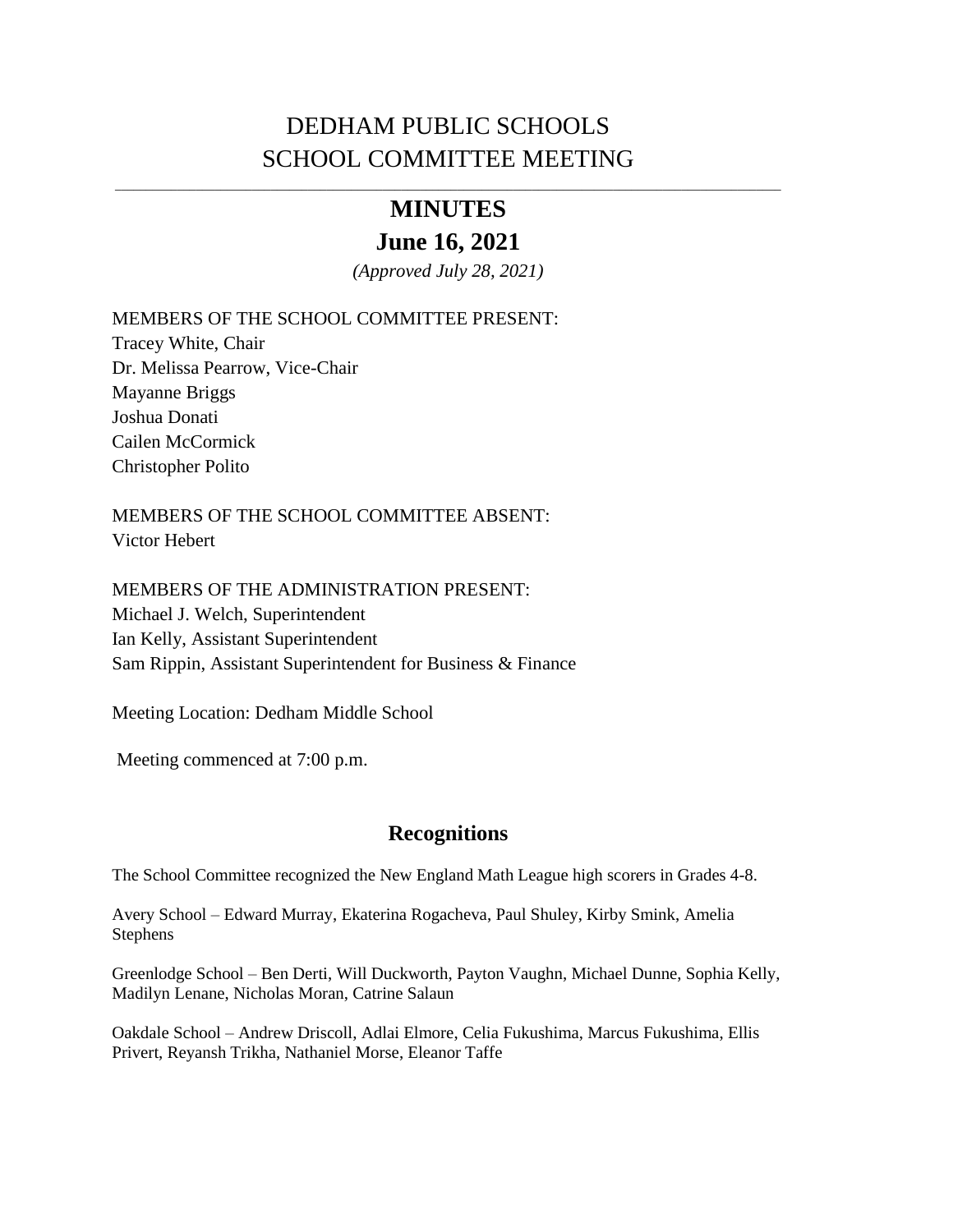Riverdale School -Yousef Aamar, Monika Stintmane, Boris Urlanis, Elizabeth O'Dea, Dylan Priest

Middle School –Javier Castillo, Jeremy Chang, Alina Gutierrez, Hiroki Kudara, Eliot Moore, Allan Vo, Andrew Vo, Nathan Danquah, Corinne Elmore, Mason Piro, Sean Teahan, Tony Badawi, Haig Guzelian, Ara Kaladjian, Gregory Kaladjian, Jason Pearrow

The Committee also recognized the 2021 retirees from the Dedham Public School System:

Kathleen Carten, High School English Teacher Elizabeth Condon, Greenlodge Paraprofessional Donna DiMartino, ECEC paraprofessional Rose Gianopoulos, Avery Secretary Gail Kelley, Director of Health Services Joanne Rasmussen, Middle School Technology Support Annmarie Sheehan, Riverdale Lunch Aide Sharon Weidenaar, Greenlodge EL Teacher Elizabeth White, Avery School Adjustment Counselor

Ms. Condon, Ms. DiMartino, Ms. Gianopoulos, Ms. Kelley, and Ms. White were in attendance to personally receive accolades from the Committee and their peers.

#### Riverdale School John Raffa Library/Media Center Donation

Principal Ed Paris and Co-President of the Dedham Alumni Association Nancy Clement came before the Committee to recognize the passing of long-time (30 years) Riverdale Principal John Raffa. In his memory Ms. Clement organized a collection from former colleagues to be donated to the Riverdale Library in honor of Mr. Raffa. The generous donations totaled \$4,330. Mr. Paris, along with Library Media Specialist Ingrid Mayasi and the Riverdale School Council, will decide how the donation will be used. Mr. Paris will update the Committee on the use of the funds.

Mr. Polito motioned to accept with grateful appreciation the community donation of \$4,330 to the Riverdale School John Raffa Library Media Center in memory of his passing, Dr. Pearrow second; motion passed 6-0 in favor.

## **Public Comment**

Virginia Hickey, 264 East Street, asked the Committee to accept and vote on the statement made by Cailen McCormick at the June 2, 2021 School Committee meeting. She also asked that the Committee continue Zoom participation at its meetings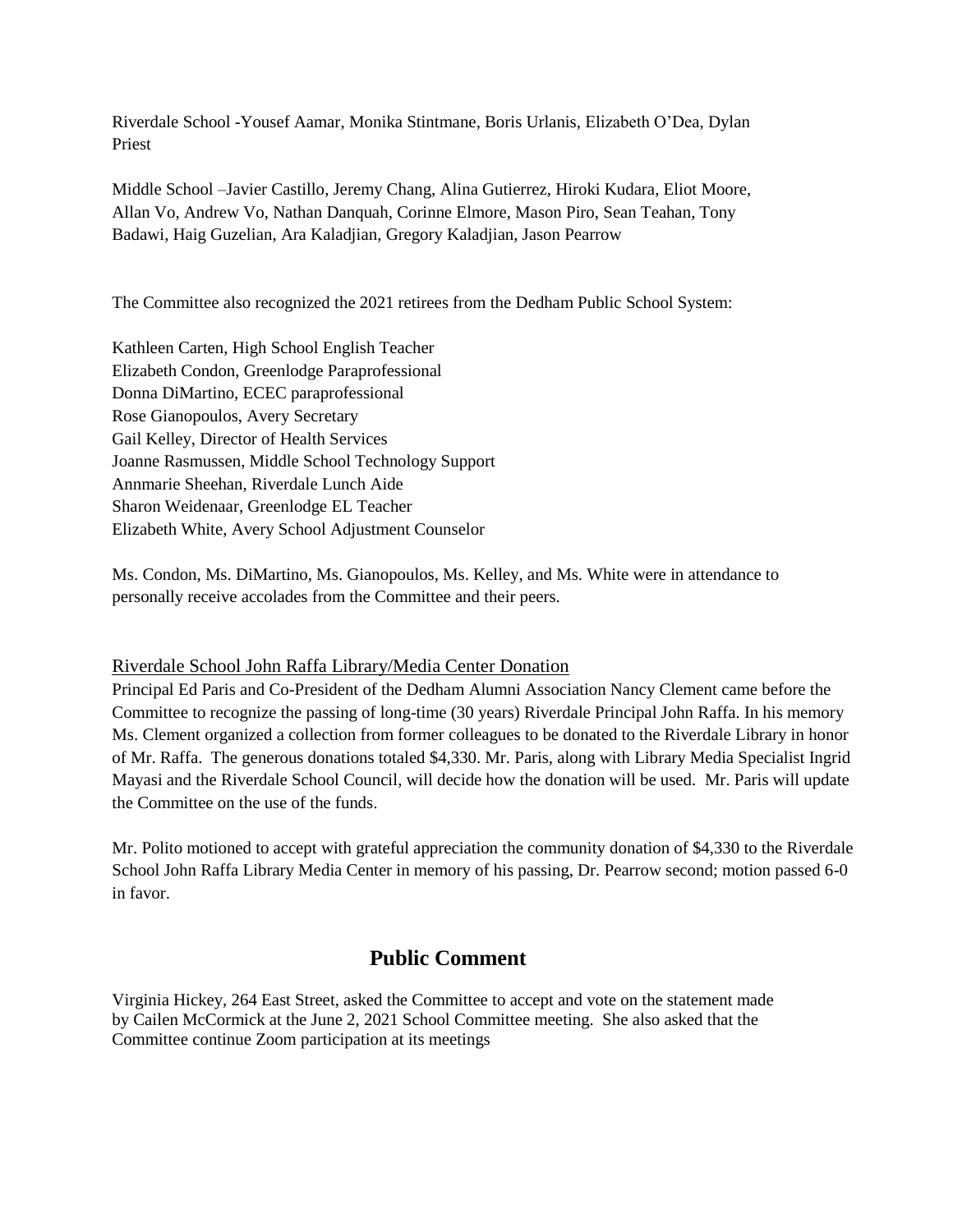## **Superintendent's Update**

Supt. Welch began his update by asking for a moment of silence to honor Dedham High School graduating senior Alonzo Polk, who died on June 10.

#### *Supt. Welch provided the following update to the Committee:*

Today was the 167th day of the 2020-21 school year. We have 3 school days left this year. Just as a reminder, the last day of school is Monday, June 21 and this is a half-day for students.

As everyone is aware, our hearts are heavy due to the tragic death last week of DHS Senior Alonzo Polk. We partnered with Riverside Crisis to provide counseling support for students, faculty, and staff last Friday and over the weekend at Dedham Town Hall. MANY students and families made use of these additional services. Trauma specialists from Riverside were again available at DHS yesterday during the final day of traditional classes (before the start of final exams) for both students and faculty/staff. I want to thank all our counselors and psychologists from DHS as well as Principal Forrest, Assistant Principal Kristy Yankee, and Director of Counseling Services Dr. Ashley Dube for their help with this very difficult sequence. Riverside Trauma/Crisis will be doing follow-up counseling this Friday for impacted faculty and staff from DHS. When arrangements or services for Alonzo are complete, we will provide notice to the community.

DHS had its last day of typical classes on Monday this week. Traditional finals exams will be taking place each day this week with make-up exams on Monday, June 21. Athletics Awards night took place on the turf field last night. Committee members may be interested in viewing the DHS 202-2021 WINTER VARSITY ATHLETIC AWARDS that was recently produced and posted by Athletic Director Steve Traister.

Our elementary schools are having promotion ceremonies for their 5th graders this Thursday and Friday in the mornings and Dedham Middle School will be having a drive-through promotion ceremony this Friday also. Remember, DMS students will have a half-day on Friday to allow for this ceremony. Dismissal at DMS will be at 11:35 AM this Friday.

We are close to naming a successor to replace Director of Health Services Gail Kelley. A committee has interviewed four candidates for the position and we are in the process of narrowing down finalists for an appointment soon. As typically happens at this time of year, we have a few other positions that will require searches and we will be pursuing those in the days ahead.

I wanted to take a moment to also recognize the many years of service of our Dedham High School Athletic Trainer Megan McColghan. Megan has been a fixture in all DHS sports and she will be moving on to pursue additional education and certifications in nursing. Megan's contributions to the students in Dedham went well beyond just their physical well being. She was a mentor, a counselor, and a life coach to so many young adults in the community. From her personal efforts to secure heart rhythm screenings for our athletes to her support for students who were experiencing challenges in their lives, Megan has always been there for anyone in need of help. Thank you, Megan, for your many years of service and commitment to the community. We wish you all the best as you pursue advanced education and training in the years to come.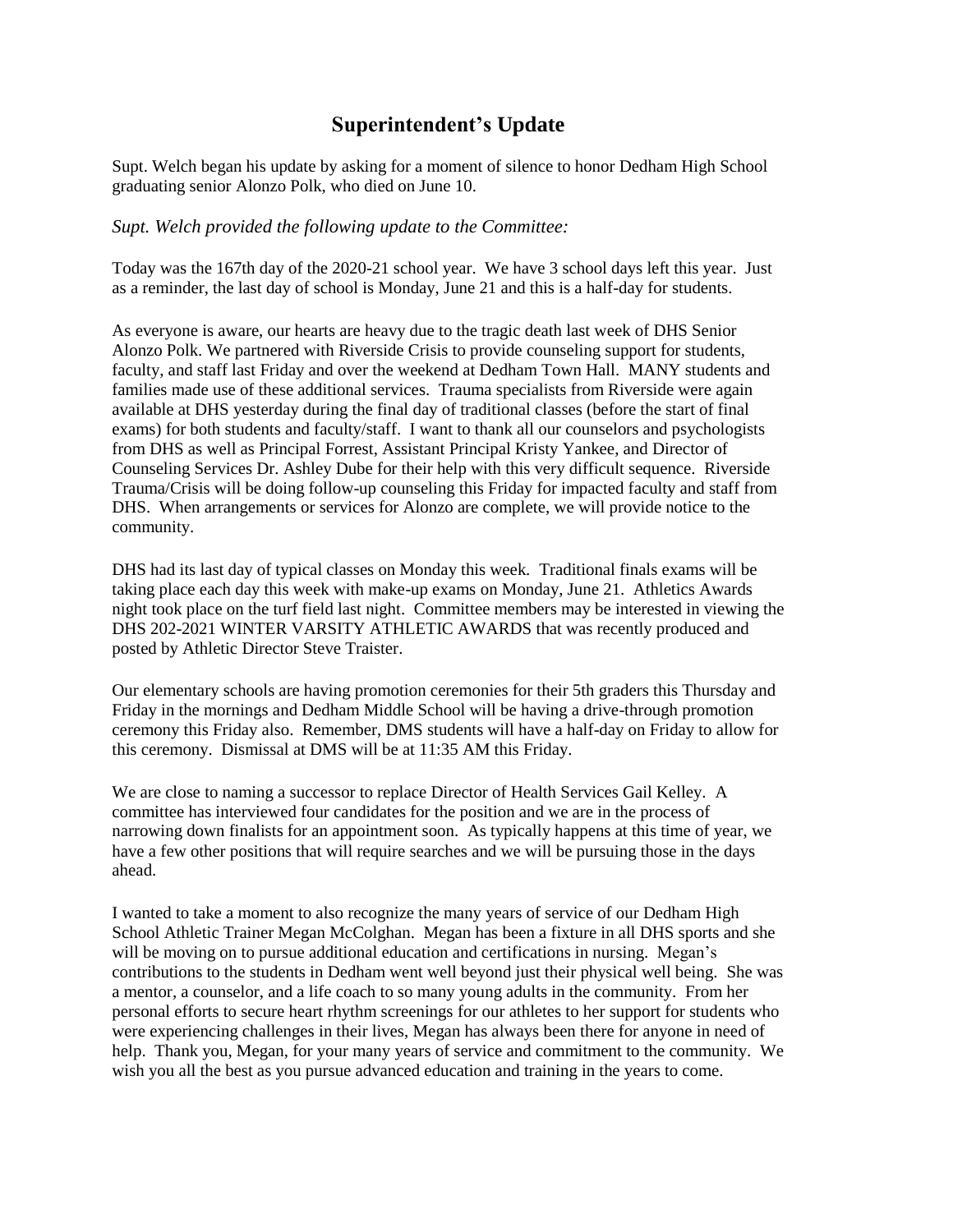I wanted to take a moment to thank Starbucks in Dedham for their "Global Month of Good" program. The Starbucks manager reached out to Dedham resident Dawn Sievers to ask how they could help support the schools. This turned into a donation option for Starbucks customers that generated a sizable donation used to purchase hand sanitizer dispensers for district schools. This is very much appreciated and I wanted to recognize Dawn and Starbucks for this gesture.

I also wanted to thank the Dedham Police Department for their donation of an Ice Cream Mart vehicle and free ice cream for Dedham Middle School students last Friday, June 11. After a VERY hot week last week, this gesture and donation was very much appreciated by DMS students and staff. Thank you to Officers Jay Sullivan and Neil Cronin and the Chelsea Police Department who coordinated the use of this vehicle!

I learned earlier this week from DPS Choral Instructor Sara Santos that Dedham's All Town Elementary Chorus has two videos coming out on Thursday evening June 17 at 7pm on YouTube. Please feel free to attend "virtually" to watch them perform. It really has been a town wide effort with all 4 elementary schools having students in the 4th and 5th grade Chorus.

As Committee members are aware, the expiration of Governor Baker's declared State of Emergency in Massachusetts on Tuesday, June 15 has implications for elected officials and organizations in terms of remote meetings and compliance with the state's Open Meeting Law. I've provided a legal brief concerning this matter from our legal counsel (Murphy, Hessy, Toomey and Lehane) and would advise review of this by Committee members in the event this issue arises. UPDATE - I received word at about 12:30 PM today that the Governor has signed a bill into law with the following provisions:

Per MMA: The bill sent to the governor (S. 2475) would:

- Allow for remote meetings and hearings by public bodies through April 1, 2022
- Ratify any remote meetings held between the expiration of the state of emergency and the signing of the law
- Extend the ability to reduce the quorum at any town meeting through Dec. 15, 2021
- For towns with representative town meetings, extend their ability to hold those meetings using remote participation through Dec. 15, 2021

On Monday this week I met with folks from DHS and Facilities to discuss the pending renovation of the DHS library that was approved as a part of the Capital Budget process for FY22 (see page 18 of the FY22 Budget Book for a description of approved capital projects). Unfortunately, the lone bid received for this work was more than double the amount estimated and approved for this work. There was \$250,000 allocated for the demolition and construction, and the bid came in at over \$529,000. We decided the bid would be re-posted with some changes to criteria in hopes of receiving additional bids and a more reasonable price for the work. We will re-post the bid in July and hope for a revised schedule for this work by early August. At best we may be able to complete this project by January 1, 2022 or we may choose to push this back into summer 2022.

We are in the final stages of firming up summer programming options across the district. The TREK program is set to begin on Wednesday, June 23 (right after the last day of school on Monday), and our Extended School Year programming for students whose needs require this will begin just after the July 4th weekend. In addition, the Avery Institute and our Title One and English Learners programming will start just after July 4th also. The Kindergarten Jump Start program will begin its first-ever summer programming for students in need of introductions to formal schooling on Tuesday, July 6.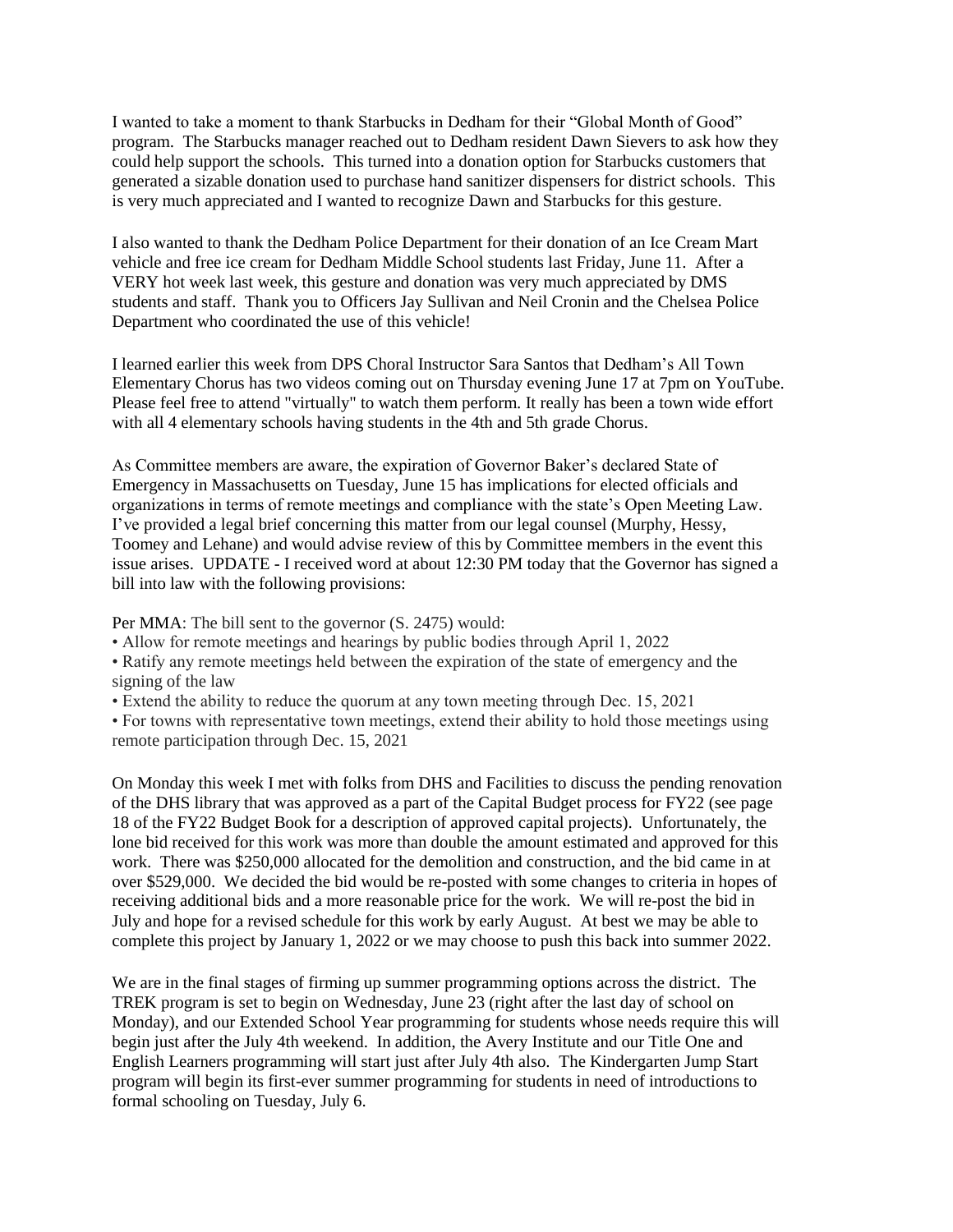Mr. Polito asked if there was any update on the rental of facilities. Supt. Welch explained that the Dedham Police Department was allowed access to the gyms to hold its Fit Club using the criteria for summer camps. The outside fields are also being rented at this time.

## **Superintendent's COVID-19 Update**

|                  | <b>DPH COVID-19 Data Website</b> |              |                      |                    |                    |                    |                       |              |            |  |
|------------------|----------------------------------|--------------|----------------------|--------------------|--------------------|--------------------|-----------------------|--------------|------------|--|
|                  |                                  |              | Average Daily        |                    |                    |                    |                       |              |            |  |
|                  |                                  |              | <b>Incident Rate</b> | Relative           |                    |                    | Total                 | Percent      | Change In  |  |
| MA Map           | Total                            | Case Count   | Per 100,000          | Change In          |                    | <b>Total Tests</b> | <b>Positive Tests</b> | Positivity   | Percent    |  |
| Week Of          | Case Count                       | Last 14 days | Last 14 Days         | <b>Case Counts</b> | <b>Total Tests</b> | Last 14 days       | Last 14 days          | Last 14 days | Positivity |  |
| <b>Jun 10</b>    | 2457                             | 5            | 1.3                  | Lower              | 77107              | 1650               |                       | 0.48%        | Lower      |  |
| Jun <sub>3</sub> | 2454                             | 8            | 2.1                  | Lower              | 76222              | 1882               |                       | 0.69%        | Lower      |  |
| <b>May 27</b>    | 2453                             | 18           | 4.7                  | Lower              | 75475              | 2171               |                       | 0.97%        | Lower      |  |
| <b>May 20</b>    | 2446                             | 24           | 6.3                  | Lower              | 74484              | 2323               |                       | 1.08%        | Lower      |  |
| <b>May 13</b>    | 2435                             | 30           | 7.8                  | Lower              | 73386              | 2532               |                       | 1.22%        | Lower      |  |
| May 6            | 2425                             | 42           | 11.0                 | Lower              | 72092              | 2858               |                       | 1.50%        | Lower      |  |
| <b>Apr 29</b>    | 2405                             | 68           | 17.7                 | Lower              | 70771              | 3303               |                       | 2.33%        | Lower      |  |
| Apr 22           | 2377                             | 86           | 22.4                 | Higher             | 69150              | 3565               | 86                    | 2.69%        | Higher     |  |
| <b>Apr 15</b>    | 2333                             | 71           | 18.5                 | Higher             | 67606              | 3616               | 71                    | 2.32%        | Higher     |  |
| Apr 8            | 2292                             | 62           | 16.2                 | Lower              | 65649              | 3508               | 62                    | 2.25%        | Lower      |  |
| Apr 1            | 2264                             | 81           | 21.1                 | Lower              | 63966              | 3293               | 93                    | 2.82%        | Lower      |  |
| <b>Mar 25</b>    | 2226                             | 100          | 26.1                 | Higher             | 62140              | 3276               | 111                   | 3.39%        | Higher     |  |
| <b>Mar 18</b>    | 2186                             | 84           | 21.9                 | Higher             | 60528              | 3569               | 99                    | 2.77%        | Higher     |  |
| <b>Mar 11</b>    | 2134                             | 74           | 19.3                 | Lower              | 58867              | 3938               | 87                    | 2.21%        | Lower      |  |
| Mar 4            | 2097                             | 86           | 22.4                 | Lower              | 57033              | 3879               | 98                    | 2.53%        | Lower      |  |
| <b>Feb 25</b>    | 2053                             | 116          | 30.2                 | Lower              | 54861              | 3938               | 135                   | 3.43%        | Lower      |  |
| <b>Feb. 18</b>   | 2013                             | 157          | 40.9                 | Lower              | 52898              | 4147               | 181                   | 4.36%        | Lower      |  |
| <b>Feb. 11</b>   | 1941                             | 254          | 66.2                 | Lower              | 50926              | 4414               | 277                   | 6.28%        | Lower      |  |
| Feb. 4           | 1866                             | 349          | 91                   | Higher             | 48783              | 4979               | 377                   | 7.57%        | Higher     |  |
| <b>Jan. 28</b>   | 1705                             | 282          | 73.5                 | Higher             | 46410              | 4727               | 315                   | 6.66%        | Higher     |  |
| <b>Jan. 21</b>   | 1518                             | 274          | 71.5                 | Lower              | 43770              | 4773               | 306                   | 6.41%        | Lower      |  |
| Jan. 14          | 1407                             | 274          | 71.5                 | Higher             | 41732              | 4279               | 301                   | 7.03%        | Higher     |  |
| Jan. 7           | 1242                             | 182          | 47.5                 | Lower              | 38972              | 3412               | 203                   | 5.95%        | Higher     |  |
| Dec. 31          | 1129                             | 184          | 48                   | Lower              | 37177              | 3654               | 200                   | 5.47%        | Higher     |  |
| Dec. 24          | 1040                             | 188          | 49                   | Higher             | 35496              | 3951               | 202                   | 5.11%        | Higher     |  |
| Dec. 17          | 941                              | 176          | 45.9                 | Higher             | 33420              | 4055               | 190                   | 4.69%        | No Change  |  |
| Dec. 10          | 850                              | 141          | 36.8                 | Higher             | 30887              | 3329               | 154                   | 4.63%        | Higher     |  |
| Dec. 3           | 760                              | 93           | 24.3                 | Higher             | 28833              | 3058               | 100                   | 3.27%        | Higher     |  |
| <b>Nov. 27</b>   | 700                              | 69           | 18                   | Higher             | 27523              | 3313               | 77                    | 2.32%        | Higher     |  |
| <b>Nov. 19</b>   | 655                              | 52           | 13.6                 | Higher             | 25623              | 3132               | 60                    | 1.92%        | Higher     |  |
| <b>Nov. 12</b>   | 622                              | 38           | 9.9                  | Lower              | 23997              | 3296               | 43                    | 1.30%        | Lower      |  |

#### *Supt. Welch provided the following COVID-19 update to the Committee:*

Dedham's COVID-19 positive case numbers continue to trend downward. We have not had a positive student case in three weeks, and the community COVID-positive case numbers are continuing to drop.

The district conducted its final round of pooled testing this week. DPS Pooled Testing Coordinator Emily Kadhejian supported over 1100 tests yesterday and Monday this week. We are scheduled to continue with pooled testing this summer during the TREK program, and we are currently evaluating the feasibility of pooled testing during the Avery Institute and Extended School Year programming. Depending upon this feasibility assessment, we will determine next steps.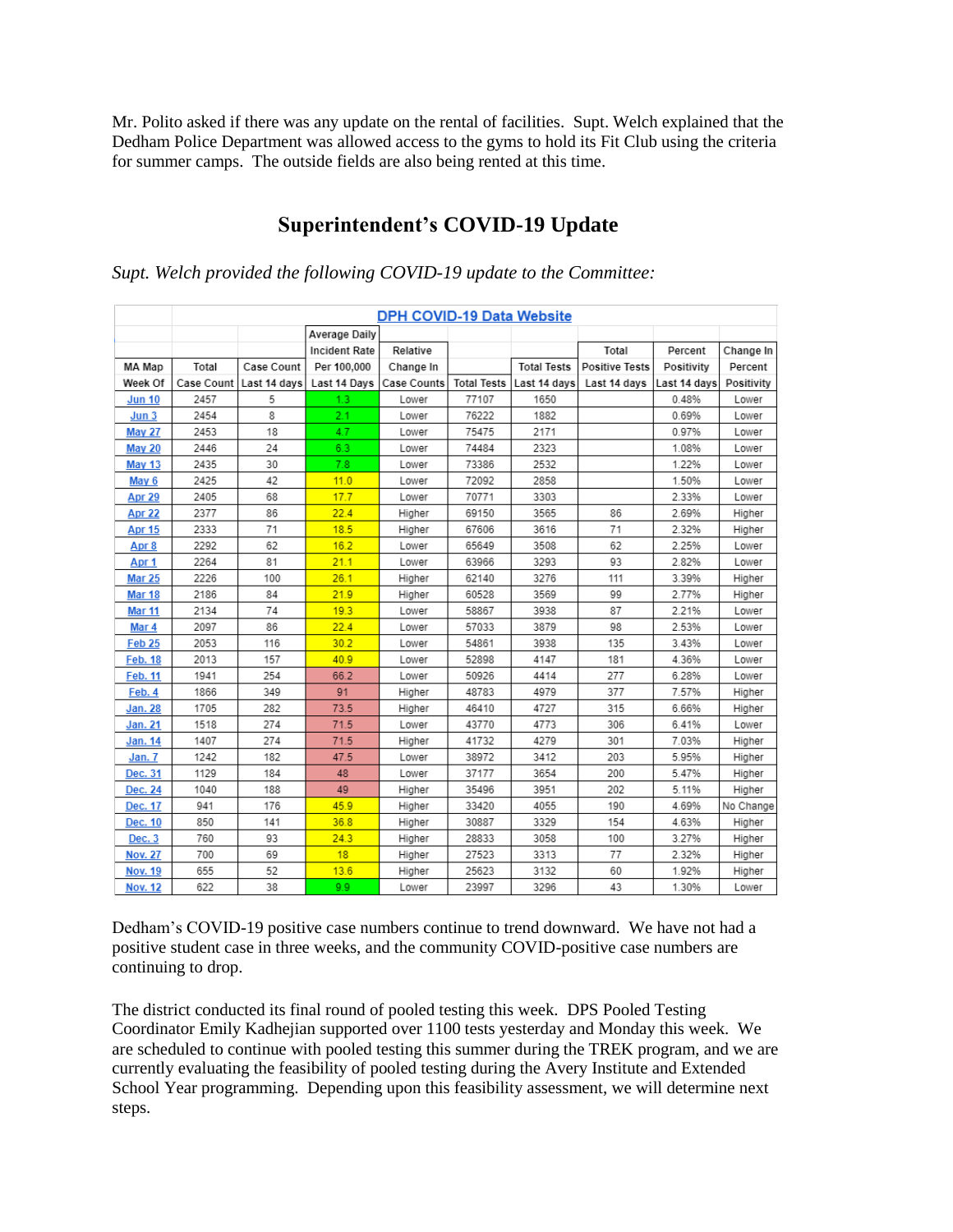| DPS COVID Testing Summary To Date: |       |                     |                   |  |  |  |  |  |
|------------------------------------|-------|---------------------|-------------------|--|--|--|--|--|
| Totals To Date:                    |       | Positives   Percent |                   |  |  |  |  |  |
| Pools                              | Tests | Cases               | <b>Positivity</b> |  |  |  |  |  |
| 1856.                              | 16079 |                     | 0.04%             |  |  |  |  |  |

On Thursday, 6/17 the district will conduct the second and final comprehensive COVID-19 vaccination clinic for students who already received their first dose of the Pfizer vaccine three weeks ago. We are very grateful for the help we have received from the Dedham Health Department to complete this sequence. Over 100 students will receive their complete vaccination regimen through this initiative.

Tomorrow will be the final report of the year from DESE regarding positive COVID-19 cases in schools. The results of this reporting since January 2021 are here:

| DESE Reported COVID-19 Positive Data         |                                                              |                                                                       |                                                                 |                                                                          |  |  |  |  |  |
|----------------------------------------------|--------------------------------------------------------------|-----------------------------------------------------------------------|-----------------------------------------------------------------|--------------------------------------------------------------------------|--|--|--|--|--|
| <b>DESE Website For Positive COVID Cases</b> |                                                              |                                                                       |                                                                 |                                                                          |  |  |  |  |  |
|                                              |                                                              | <b>Statewide Public District Results</b>                              | Dedham Schools Only                                             |                                                                          |  |  |  |  |  |
|                                              | In-person/hybrid<br>STUDENTS with reported<br>positive cases | STAFF with reported<br>positive cases and district<br>building access | In-person/hybrid<br>students with<br>reported positive<br>cases | Staff with reported<br>positive cases and<br>district building<br>access |  |  |  |  |  |
| $6/3 - 6/9$                                  | 85                                                           | 18                                                                    | $\Omega$                                                        | 0                                                                        |  |  |  |  |  |
| $5/27 - 6/2$                                 | 117                                                          | 13                                                                    | $\Omega$                                                        | 0                                                                        |  |  |  |  |  |
| $5/20 - 5/26$                                | 229                                                          | 21                                                                    | 2                                                               | $\Omega$                                                                 |  |  |  |  |  |
| $5/13 - 5/19$                                | 377                                                          | 30                                                                    | 0                                                               | 0                                                                        |  |  |  |  |  |
| $5/6 - 5/12$                                 | 572                                                          | 48                                                                    | $\Omega$                                                        | 0                                                                        |  |  |  |  |  |
| $4/29 - 5/5$                                 | 604                                                          | 65                                                                    | 3                                                               | 1                                                                        |  |  |  |  |  |
| $4/15 - 4/28$                                | 718                                                          | 94                                                                    | $\Omega$                                                        | 0                                                                        |  |  |  |  |  |
| $4/8 - 4/14$                                 | 1095                                                         | 184                                                                   | 3                                                               | 0                                                                        |  |  |  |  |  |
| $4/1 - 4/7$                                  | 821                                                          | 157                                                                   | 8                                                               | 0                                                                        |  |  |  |  |  |
| $3/25 - 3/31$                                | 801                                                          | 244                                                                   | 3                                                               | 1                                                                        |  |  |  |  |  |
| $3/18 - 3/24$                                | 682                                                          | 228                                                                   | 0                                                               | $\Omega$                                                                 |  |  |  |  |  |
| $3/11 - 3/17$                                | 476                                                          | 193                                                                   | $\Omega$                                                        | 0                                                                        |  |  |  |  |  |
| $3/4 - 3/10$                                 | 377                                                          | 146                                                                   | 0                                                               | 0                                                                        |  |  |  |  |  |
| $2/25 - 3/3$                                 | 343                                                          | 133                                                                   | $\Omega$                                                        | $\Omega$                                                                 |  |  |  |  |  |
| $2/11 - 2/24$                                | 373                                                          | 209                                                                   | $\Omega$                                                        | $\Omega$                                                                 |  |  |  |  |  |
| $2/4 - 2/10$                                 | 457                                                          | 194                                                                   | 6                                                               | 2                                                                        |  |  |  |  |  |
| $1/28 - 2/3$                                 | 552                                                          | 275                                                                   | 1                                                               | 1                                                                        |  |  |  |  |  |
| $1/21 - 1/27$                                | 583                                                          | 300                                                                   | 2                                                               | 4                                                                        |  |  |  |  |  |
| $1/14 - 1/20$                                | 507                                                          | 333                                                                   | $\overline{2}$                                                  | $\overline{2}$                                                           |  |  |  |  |  |
| $1/7 - 1/13$                                 | 505                                                          | 355                                                                   | 0                                                               | 0                                                                        |  |  |  |  |  |
| $12/24 - 1/6$                                | 171                                                          | 208                                                                   | 1                                                               | $\overline{2}$                                                           |  |  |  |  |  |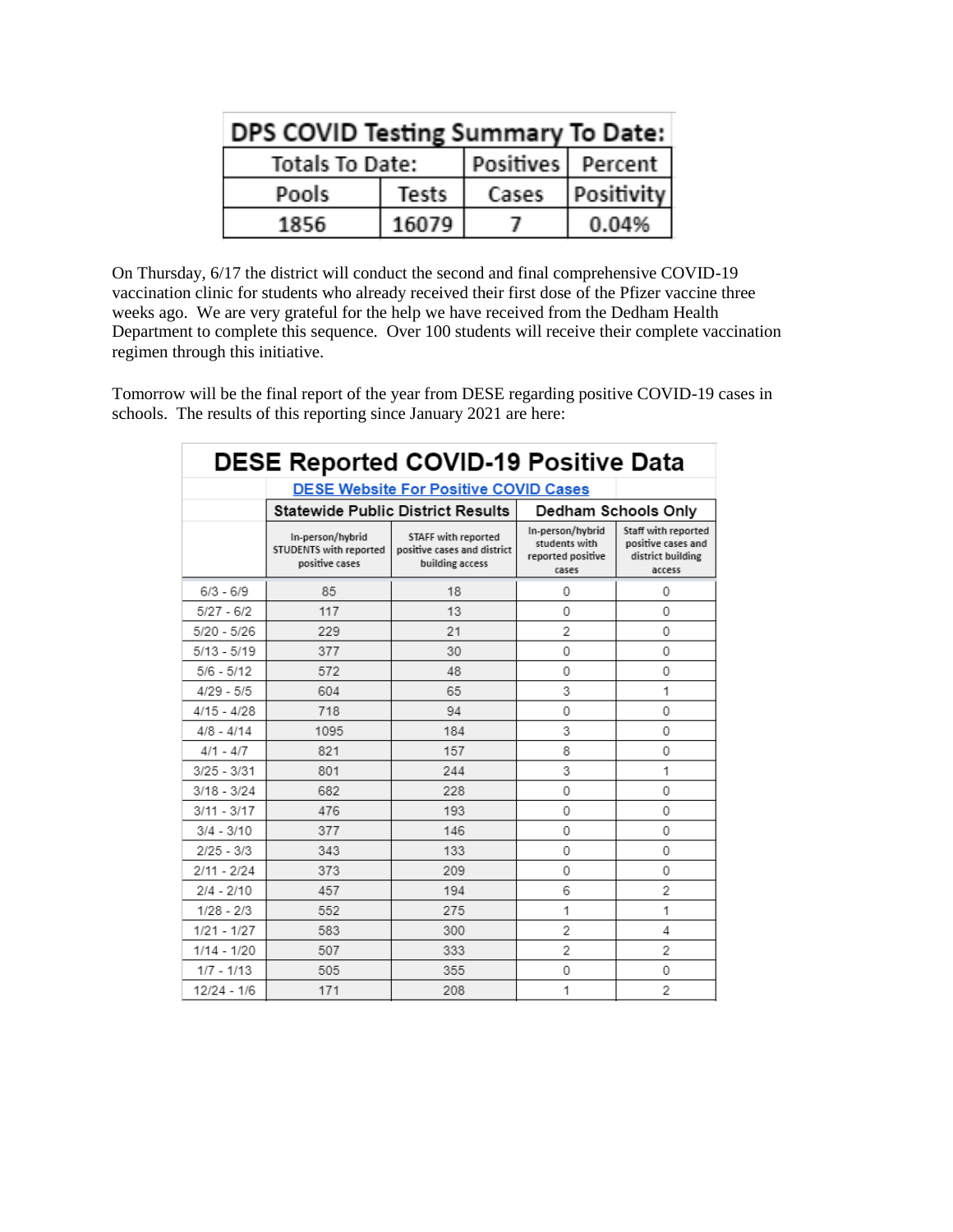## **Reports/Updates**

#### Quarterly Budget Report, Projections for FY21 Fourth Quarter

*Assistant Superintendent for Business and Finance, Sam Rippin, presented the following report to the Committee:*

Please accept this memo as my formal report to the School Committee of the financial position of the Dedham Public Schools Education and School Facilities Operating Budgets.

#### **Fourth Quarter Overview**

In summary, we have expended and encumbered \$34,412,992 of the \$42,576,992 Education Operating Budget or 80.83% of the total budget as of 6/14/21.

For School Facilities, we have expended and encumbered \$3,683,850 of the \$4,185,010\* that Operating Budget or 88.02% of the total budget as of 6/14/21.

\*Note that for School Facilities \$74,273 (\$52,801) of FY2020 encumbrances carried forward to FY 2021 were not segregated as in the Education Budget and rather were commingled with line items for FY 2021. This issue will be rectified for FY 2022 reporting purposes. The remaining \$21,472 was due to a budget transfer from Town Facilities that was referenced in my First Quarter report. Additionally, \$42,000 was transferred from Town departmental budgets to cover additional unbudgeted repair and maintenance expenses.

#### **Budget Highlights**

As of this writing, I am pleased to report that the Dedham Public Schools (Education Budget) is on track to finish FY 2021 in a balanced and fully expended position. As you can see from the accompanying spreadsheet, all of our seven schools are projected to be fully expended as of 6/30/21.

The School Facilities is on track to finish with a budget surplus of \$242,738 which is primarily due to a combination of projected utility savings (electricity) as well as HVAC contracted services due to expenses being ultimately paid out of other non-operating budget funding sources.

Additionally I am pleased to report that our School Nutrition program has been performing remarkably well during the 2020-2021 school year. Every employee has been working above and beyond to provide nutritious meals for all of our students as well as distributing meals and boxes of food to families in Dedham (provided free of cost by USDA). As I write this, USDA has authorized all students for the 2021-2022 school year to be classified as eligible for free breakfast and lunches. Additionally, we plan to run a robust summer feeding program during July and August as well. The resulting revenue will allow us to invest in our infrastructure (equipment) without relying on taxpayer dollars to do so.

#### **Areas of Concern/Exposure**

As I am sure you recall, FY 2020 was tighter than past years with respect to having excess capacity for end of year purchases as well as prepayment of Special Education Out-Of-District Tuitions. Unbudgeted cost increases in Out of District tuitions (planned for in our FY 2022 budget request) along with Out of District Transportation (planned for via anticipated Student Opportunity Act funds in FY 2022) are determining factors with respect to increased expenses that offset favorable budget variances noted above.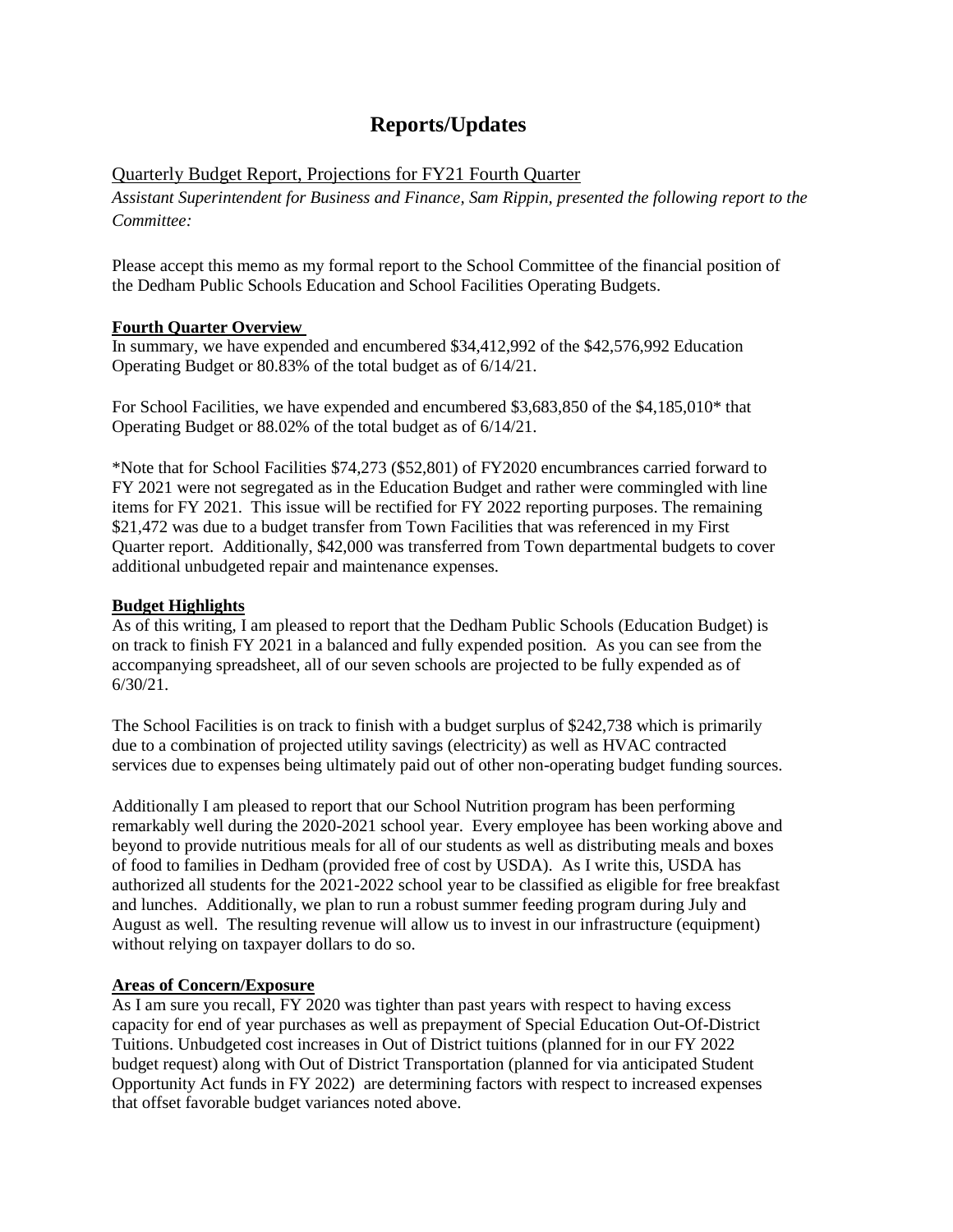With that context in mind, any potential surpluses in the Education Budget for FY 2021 will be closed out against the following revolving funds to replenish monies drawn from them during FY 2020 and FY 2021 due to the pandemic. Special Education Circuit Breaker, Student Transportation, Athletic Revolving and PreSchool and Before and After School Tuition accounts.

In summary, we strongly believe that there are sufficient funds to close FY 2021 in both a fully expended and balanced position.

### **Old/New Business**

Discussion and Vote on 2021-2022 School Committee Goals

The School Committee developed the following goals at its retreat held on May 26, 2021 and June 7, 2021:

#### *Communications*

The Communication Subcommittee will, by December 1, 2021, recommend to the full Committee a comprehensive set of School Committee strategies for communications to the Dedham community, in coordination with the District Communications and Community Engagement Coordinator. Once approved by the full School Committee, these agreed upon activities will commence beginning January 1, 2022. These strategies will include meeting formats, quarterly reports/publications, and annual listening goals for Committee members.

#### *FY2023 Budget Development*

By late January 2022, the School Committee will develop, communicate, and support a budget that strives to meet the learning and social emotional needs of all of the students, educators and staff of the Dedham Public Schools, given COVID-19 funds (ESSER-3, Norfolk County/ARP). This budget will also address the aging infrastructure and facilities including upgrades in ADA accessibility, safe and efficient traffic patterns in and around our schools, and upgraded learning environments for our students. This will include effective listening and communication with district educators and leadership, parents, appropriate Town committees and departments and collective bargaining units. The final FY2023 budget will support ongoing initiatives and previously prioritized commitments, and provide for district improvements planned during the budget cycle.

#### *District Infrastructure*

At the Fall Town meeting, the School Committee will submit a warrant article requesting funding for a feasibility study for the elementary schools' facilities. The School Committee, using input gathered from public hearings and forums, will develop and plan necessary facility upgrades for the high school to meet legal and safety requirements. By spring, the Committee will also review traffic study recommendations and offer a plan for ongoing improvements, in collaboration with Town departments.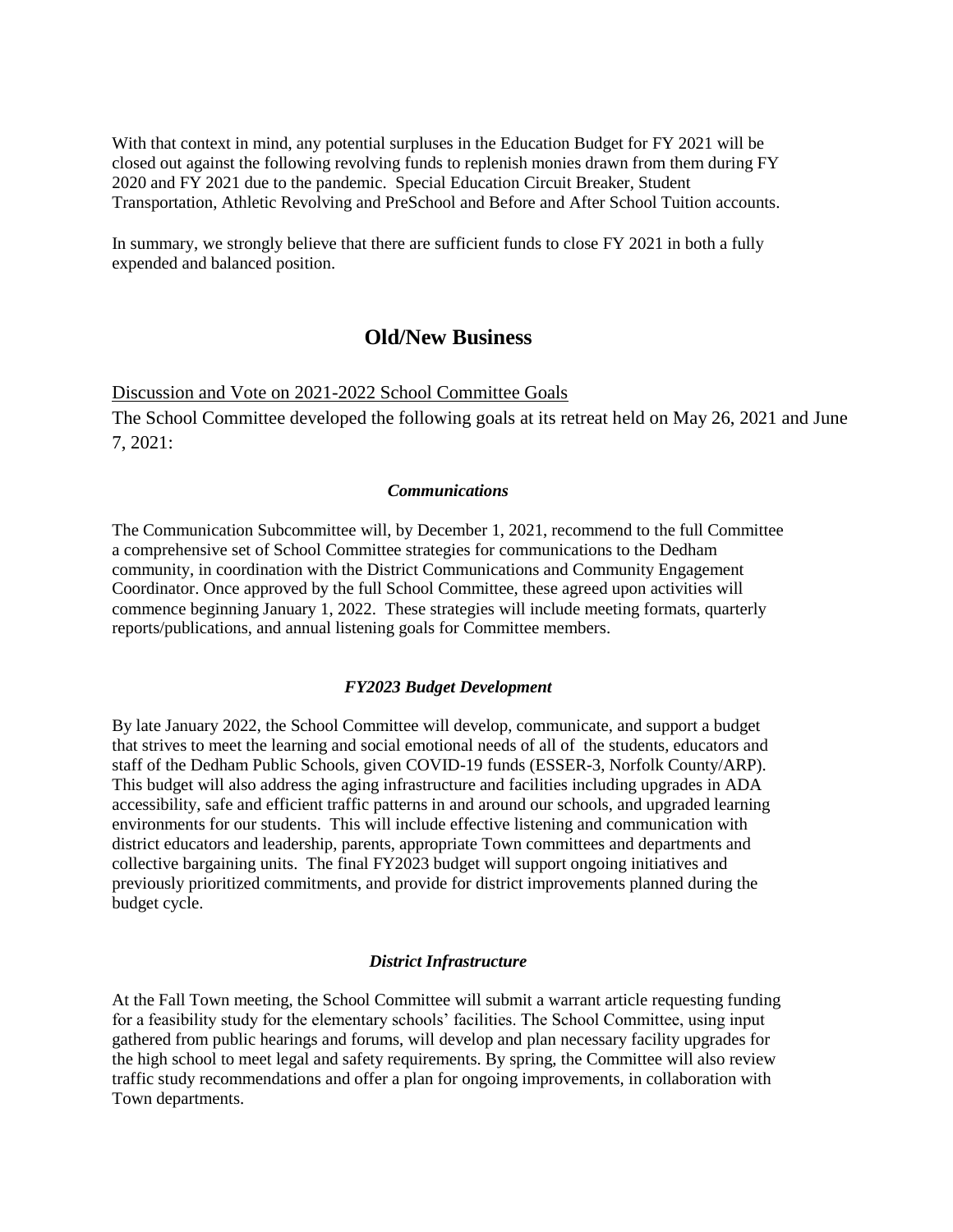#### *Safe, Supportive, Inclusive Schools and School Environment*

By October 2021, the school committee will review the district's mission, vision, and definitions around diversity, equity, and inclusion. The School Committee will then receive bi-monthly reports that analyze the equitable allocation of resources to support learning for all students and with a particular eye toward high needs and low incidence groups. These reports will evaluate any disproportionalities with regard to student engagement and success in academic and extracurricular experiences. This data will be used to make budgetary recommendations about future programming to support a more equitable climate for all students.

The goals will be available on the Dedham Public Schools website.

No further discussion occurred.

Ms. Briggs motioned to accept the 2021- 2022 School Committee goals as presented, Mr. Donati second, no discussion; motion passed 6-0 in favor.

#### Discussion and Vote on The Education Cooperative Board Member Appointee

Dedham Public Schools is a member of the The Education Cooperative (TEC). The School Committee must approve one of its members or an Administrator to be a voting board member of TEC. Dr. Kelly has volunteered to sit on the board this year. No further discussion occurred.

Dr. Pearrow motioned to approve the appointment of Dr. Ian Kelly as the representative from Dedham to The Education Cooperative Board of Directors for the 2021-2022 school year, Ms. McCormick second, no discussion; motion passed 6-0 in favor.

#### Discussion and Vote on Human Rights Commission Appointee

The School Committee must elect a representative to sit on Dedham's Human Rights Commission. At the School Committee retreat on June 7, 2021, Mr. Hebert volunteered for this role. No further discussion occurred.

Ms. Briggs motioned to appoint Victor Hebert to be the representative to the Human Rights Commission, Dr. Pearrow second, discussion: Mr. Polito asked if the Select Board had final say on the appointment. Ms. White stated that they would be notified of the appointment; Motion passed 6-0.

## **Subcommittee Updates**

#### Communications

Mr. Donati announced the Communications working group has a meeting planned for July 12, 2021.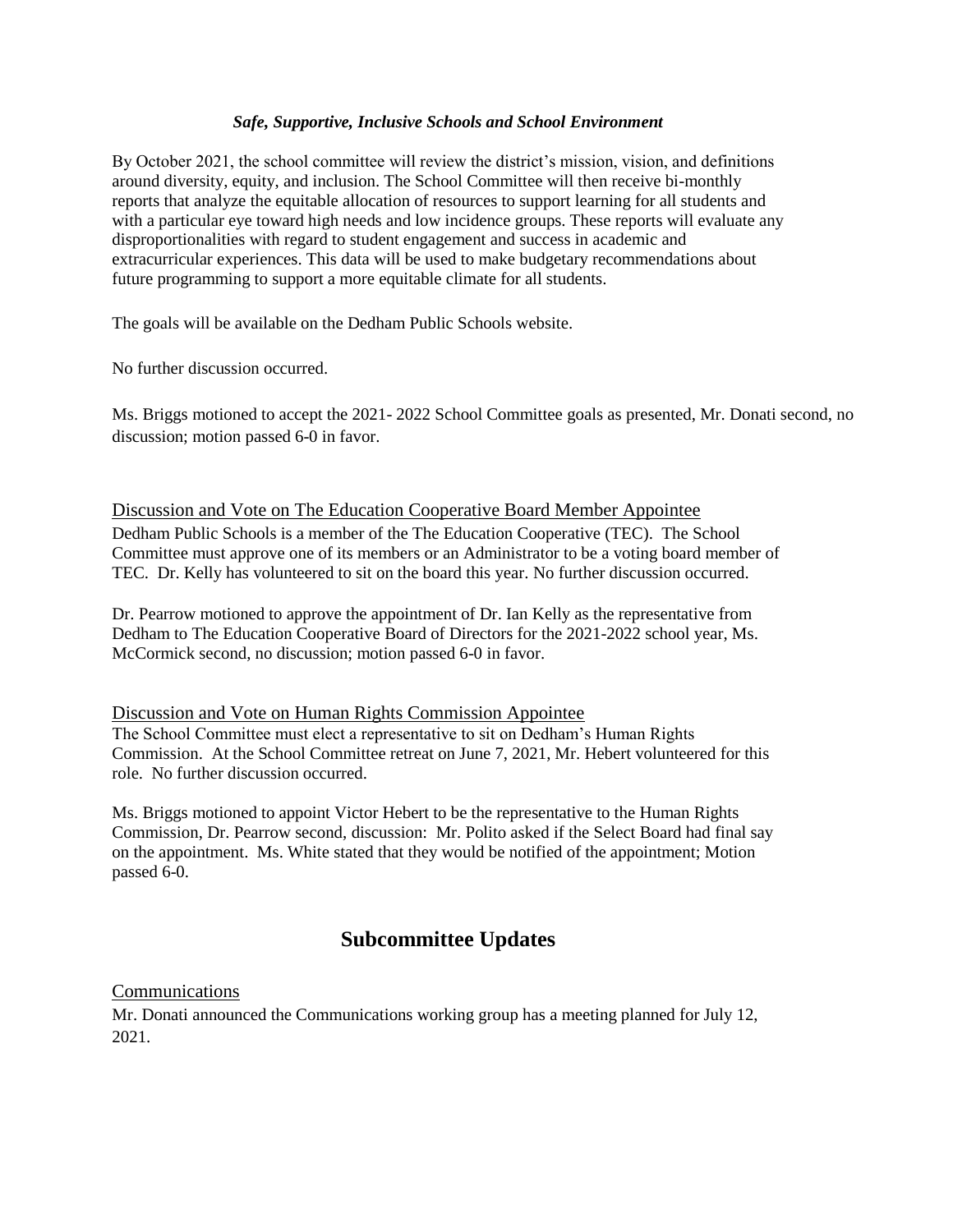## **Donations**

Ms. Briggs motioned to accept with grateful appreciation a donation in the amount of \$1,000 from the Avery PTO to the Avery Library Media Center, Dr. Pearrow second, discussion: Dr. Kelly wanted to clarify the donation was to replace lost or stolen books; motion passed 6-0 in favor.

Dr. Kelly noted the following donation was vetted through his office to ensure equity across the district.

Dr. Pearrow motioned to accept with grateful appreciation a donation in the amount of \$500 from the Anti-Racism Coalition of Dedham to the ECEC Library Media Center to purchase developmentally appropriate children's literature selections that highlight LGBTQ+ characters, stories, and topics, no discussion; motion passed 6-0 in favor.

Dr. Kelly noted the following donation was vetted through his office to ensure equity across the district.

Ms Briggs motioned to accept with grateful appreciation a donation in the amount of \$500 from the Dedham Junior Women's Club to the Avery and Riverdale Library Media Centers to purchase bilingual books representative of student languages spoken at home, Mr. Donati second, no discussion; motion passed 6-0 in favor.

Dr. Pearrow thanked the staff for working with community programs.

### **Minutes**

Mr. Polito motioned to approve the minutes from May 19, 2021 as presented, Ms. Briggs second, no discussion; motion passed 6-0 in favor.

Mr. Polito motioned to approve the minutes from May 26, 2021 as presented, Mr. Donati second, no discussion; motion passed 6-0 in favor.

Ms. Briggs motioned to approve the minutes from June 7, 2021 as presented, Mr. Donati second, no discussion; motion passed 6-0 in favor.

## **Acknowledgements and Announcements**

None